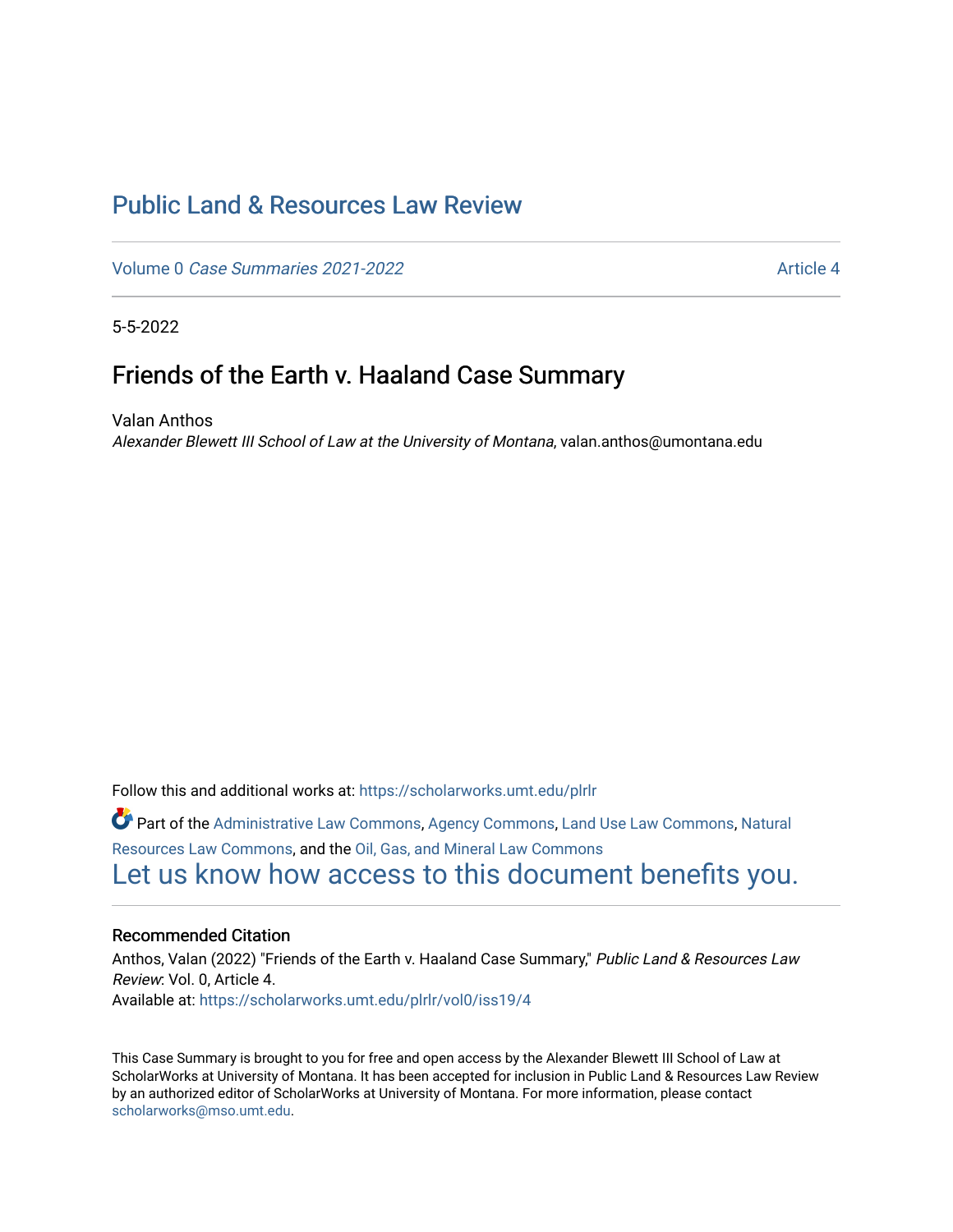## *Friends of the Earth, v. Haaland***, No. 21-2317, 2022 U.S. Dist. LEXIS 15172 (D.D.C. Jan. 27, 2022).**

#### **Valan Anthos\***

A federal district court vacated the U.S.'s largest offshore oil and gas lease sale ever because of an inadequate NEPA analysis. The court found that the BOEM's decision to exclude estimations of reductions in foreign oil consumption if no lease took place was arbitrary and capricious.

#### I. INTRODUCTION

In *Friends of the Earth v. Haaland,* 1 the District Court for the District of Columbia vacated the Bureau of Ocean Energy Management's ("BOEM") Lease Sale 257 due to defciencies in BOEM's National Environmental Policy Act ("NEPA") analysis. <sup>2</sup> The lease involved 80.8 million acres in the Gulf of Mexico for oil and gas drilling.<sup>3</sup> Environmental organizations Friends of the Earth, Healthy Gulf, Sierra Club, and Center for Biological Diversity ("Plaintiffs") filed suit against the secretary of the Department of Interior ("DOI"), the DOI, the assistant Secretary of the Interior for Land and Minerals Management, and BOEM ("Federal Defendants"). <sup>4</sup> The Plaintiffs claimed that BOEM violated the Administrative Procedure Act ("APA") and NEPA by aribtrarily excluding foreign greenhouse gas emissions from their No Action Alternative and failing to issue a Supplemental Enviromental Impact Statement ("Supplemental EIS") when one was necessary.<sup>5</sup> The court granted summary judgement in part for Plainttiffs and in part for Defendants, holding that BOEM's decision to exclude reductions in foreign emissions from its anaylsis was arbitrary and caprioious $<sup>6</sup>$  but the</sup> decision to not issue an Supplemental EIS was backed by the evidence.<sup>7</sup>

### II. FACTUAL AND PROCEDURAL BACKGROUND

BOEM's five-year oil and gas leasing plan for 2017-2022 included Lease Sale 257, the largest offshore lease in United States history, totaling 80.8 million acres.<sup>8</sup>. Five-year plans must comply with the Outer Continental Shelf Leasing Act ("OCSLA") when they issue leases in the

<sup>\*</sup>Valan Anthos, Juris Doctor Candidate 2023, Alexander Blewett III School of Law at the University of Montana.

<sup>1.</sup> No. 21-2317, 2022 U.S. Dist. LEXIS 15172 (D.D.C. Jan. 27, 2022).

<sup>2.</sup> *Id.* at \*92–93, 76.

<sup>3.</sup> *Id.* at \*2.

<sup>4.</sup> *Id.* at \*11.

<sup>5.</sup> *Id.* at \*29, 56.

<sup>6.</sup> *Id.* at \*76.

<sup>7.</sup> *Id.* at \*55–76.

<sup>8.</sup> *Id.* at \*2 (Lease Sale 257 is located in the Gulf of Mexico).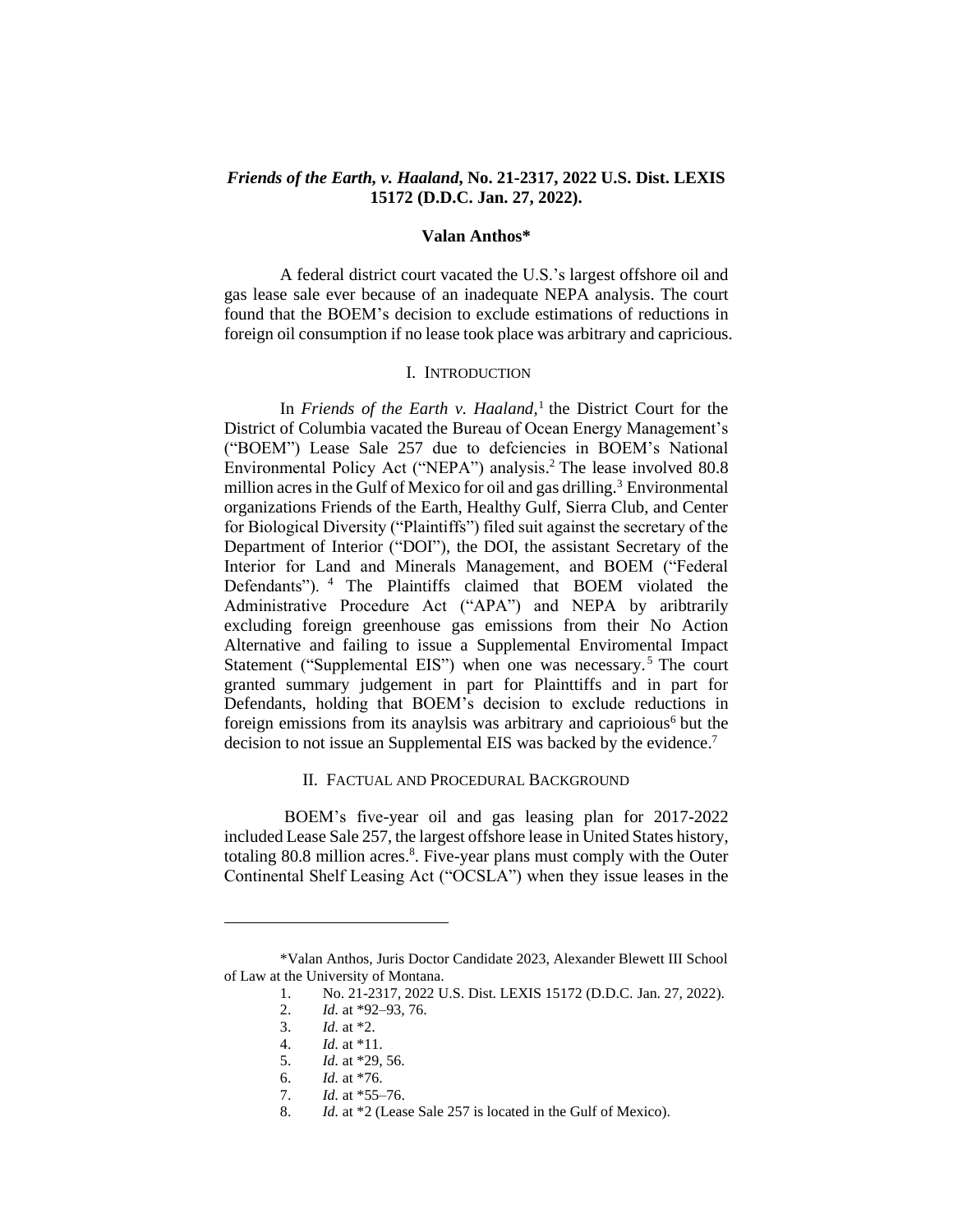Outer Continental Shelf. <sup>9</sup> Under OCSLA, leasing proceeds in four stages. <sup>10</sup> First, BOEM, an agency within DOI, prepares five-year schedules of proposed leases.<sup>11</sup> Next, BOEM accepts bids, issues leases, and allows lessees to explore and survey on the area after approval.<sup>12</sup> Then, BOEM requires lessees to propose a detailed exploration plan that shows exploration will not unduly harm aquatic life, the ecosystem, or sites of historical significance.<sup>13</sup> In the last stage, BOEM and affected local and state governments review the lessee's development and production plan and terminate the lease if the plan would "probably cause serious harm or damage to life, to property, to any mineral deposits, to the national security or defense, or to the marine, costal, or human environments."<sup>14</sup>

BOEM's lease sales must also comply with NEPA, which requires federal agencies to consider the environmental impact and alternatives to any proposed major federal action that significantly affects the environment. <sup>15</sup> Usually, multi-stage programs like OCSLA are allowed under NEPA to incorporate previous related analyses in a process called "tiering."<sup>16</sup> Although BOEM originally planned to issue a supplemental EIS once a year for the five-year plan, they only released one for Lease Sales 250 and 251 ("The 2018 Supplemental EIS").<sup>17</sup> On September 11, 2020, BOEM published a Determination of NEPA Adequacy that stated the Program EIS, Multisale EIS, and 2018 Supplemental EIS were sufficient for moving forward with Lease Sale 257.<sup>18</sup> Therefore, BOEM did not perform a Supplement EIS for Lease Sale 257, as it had originally planned to do.<sup>19</sup>

BOEM then issued a Record of Decision for Lease Sale 257 in January 2021, but quickly rescinded it due to President Biden's Executive Order  $14,008$ ,<sup>20</sup> which paused new oil and gas leases on both public lands and in offshore waters.<sup>21</sup> After a successful suit by Louisiana challenged the pause, BOEM resumed the sale in August  $2021$ .<sup>22</sup> Shortly after,

13. *Id.* (citing 43 U.S.C. § 1340(g)(3) (2022)).

17. *Id.* at \*9–10.

18. *Id.* at \*10 (this determination was made shortly before the presidential election and subsequent administration change).

19. *Id.* at 10.

20. 86 Fed. Reg. 7619, 7624–25 (Feb.1, 2021).

21. *Friends of the Earth*, 2022 U.S. Dist. LEXIS at \*10.

22. *Id.* at \*11 (citing Louisiana v. Biden, 543 F. Supp. 3d 388 (W.D. La. June 15, 2021)).

<sup>9.</sup> *Id.* at \*4 (citing 43 U.S.C. § 1334 (2022)) (the Outer Continental Shelf refers to the submerged land extending approximately 200 miles into the sea from the United States).

<sup>10.</sup> *Id.* at \*4–5.

<sup>11.</sup> *Id.* at \*5.

<sup>12.</sup> *Id.*

<sup>14.</sup> *Id.* at \*5–6 (quoting 43 U.S.C. § 13(h)(1)(D)(i)) (internal quotation marks omitted).

<sup>15.</sup> *Id.* at \*6 (citing 42 U.S.C §§ 4331, 4332(2)(C)).

<sup>16.</sup> *Id.* (citing WildEarth Guardians v. Zinke, 368 F. Supp. 3d 41, 53 (D.D.C. 2019)).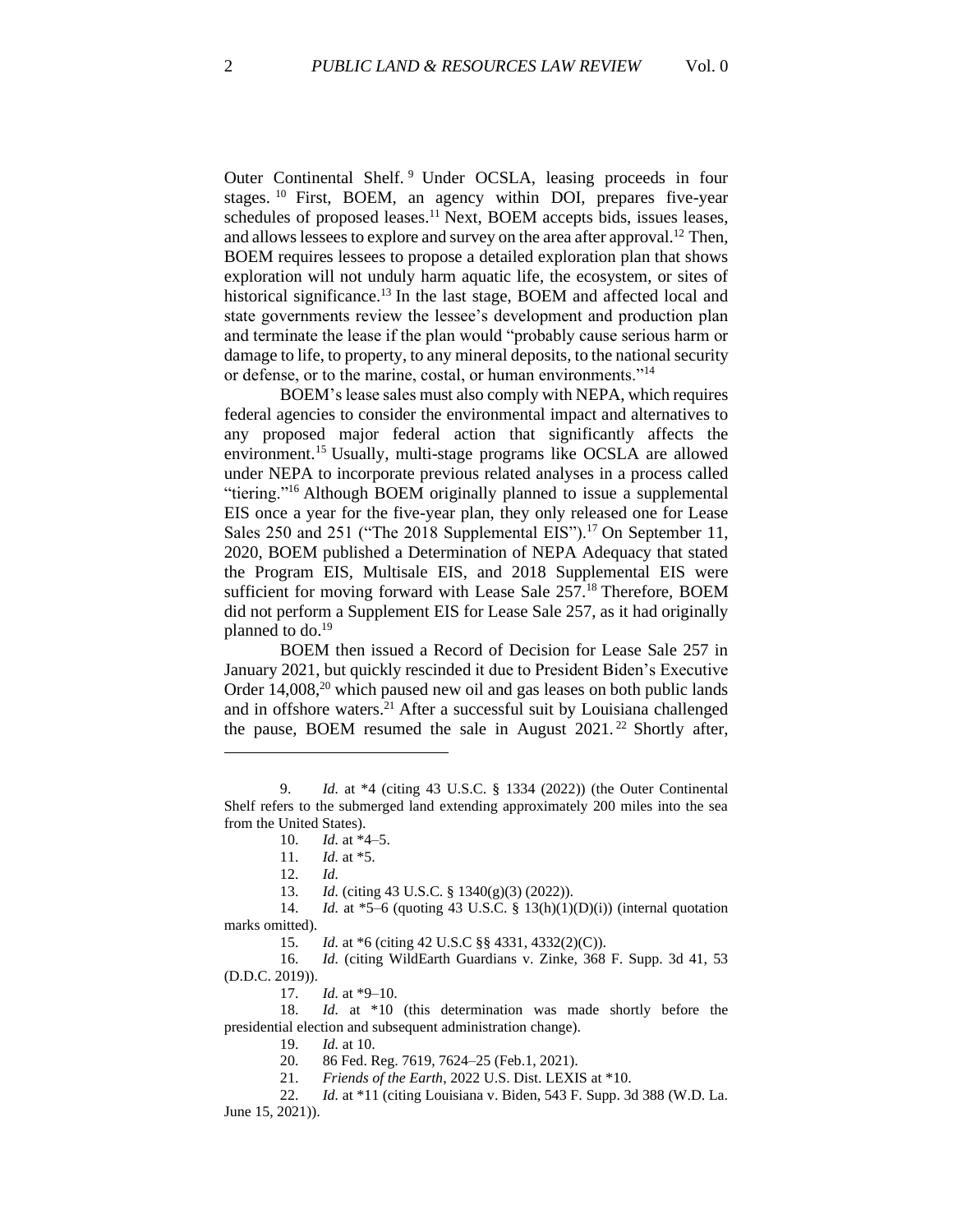Plaintiffs sued the Federal Defendants<sup>23</sup> alleging violations of NEPA and the APA.<sup>24</sup> The State of Louisiana and the American Petroleum Institute ("API") intervened as defendants.<sup>25</sup> The challenged lease sale occurred on November 17, 2021, but has not yet officially been given to the highest bidder. <sup>26</sup> On January 27, 2022, the Court considered four cross-motions for summary judgement. $27$ 

### III. ANALYSIS

The court first determined that Plaintiff's claims were ripe for review since no further NEPA analysis would take place after the Record of Decision.<sup>28</sup> In the most substantial part of the decision, the court held that BOEM's decision to exclude calculations of foreign greenhouse gas emissions in the No Action Alternative was arbitrary and capricious.<sup>29</sup> The court also held that BOEM's decision not to issue a Supplemental EIS was not arbitrary and capricious as there was no substantial new information or circumstances that warranted a Supplemental EIS.<sup>30</sup> The court finally held that vacatur was an appropriate remedy.<sup>31</sup>

#### *A. Plaintiff's Claims were Ripe*

The Court first considered whether Plaintiff's claims were ripe for review on motion from defendants API and Louisiana.<sup>32</sup> In order to be heard by an Article III court, claims must allege a "present injury."<sup>33</sup> In the context of NEPA, a claim is ripe when there has been an irreversible obligation of resources to an action with environmental consequences.<sup>34</sup> OCSLA claims are typically ripe once a lease sale has occurred, but not before. 35

The Court found that when the action was filed, the Federal Defendants had signaled their intention hold the lease sale by publishing a Record of Decision in the Federal Register.<sup>36</sup> The Court explained that although there were more steps between the Record of Decision and

32. *Id.* at \*17.

34. *Id.* at \*16 (citing Ctr. for Biological Diversity v. U.S. Dep't of Interior, 563 F.3d 466, 480 (2009)).

36. *Id.* at \*17.

<sup>23.</sup> *Id.*

<sup>24.</sup> *Id.*

<sup>25.</sup> *Id.* at \*11–12.

<sup>26.</sup> *Id.* at \*12. 27. *Id.* at \*12–13.

<sup>28.</sup> *Id.* at \*17.

<sup>29.</sup> *Id.* at \*45–46. 30. *Id.* at \*55–56.

<sup>31.</sup> *Id*. at \*92–93.

<sup>33.</sup> *Id.* at \*15, 18 (citing Wyo. Outdoor Council v. U.S. Forest Serv., 165 F.3d 43, 48 (D.C. Cir. 1999).

<sup>35.</sup> *Id.* at \*16–17; *see Ctr. for Biological Diversity*, 563 F.3d at 480; Ctr. for Sustainable Econ. v. Jewell, 779 F.3d 588, 599 (2015).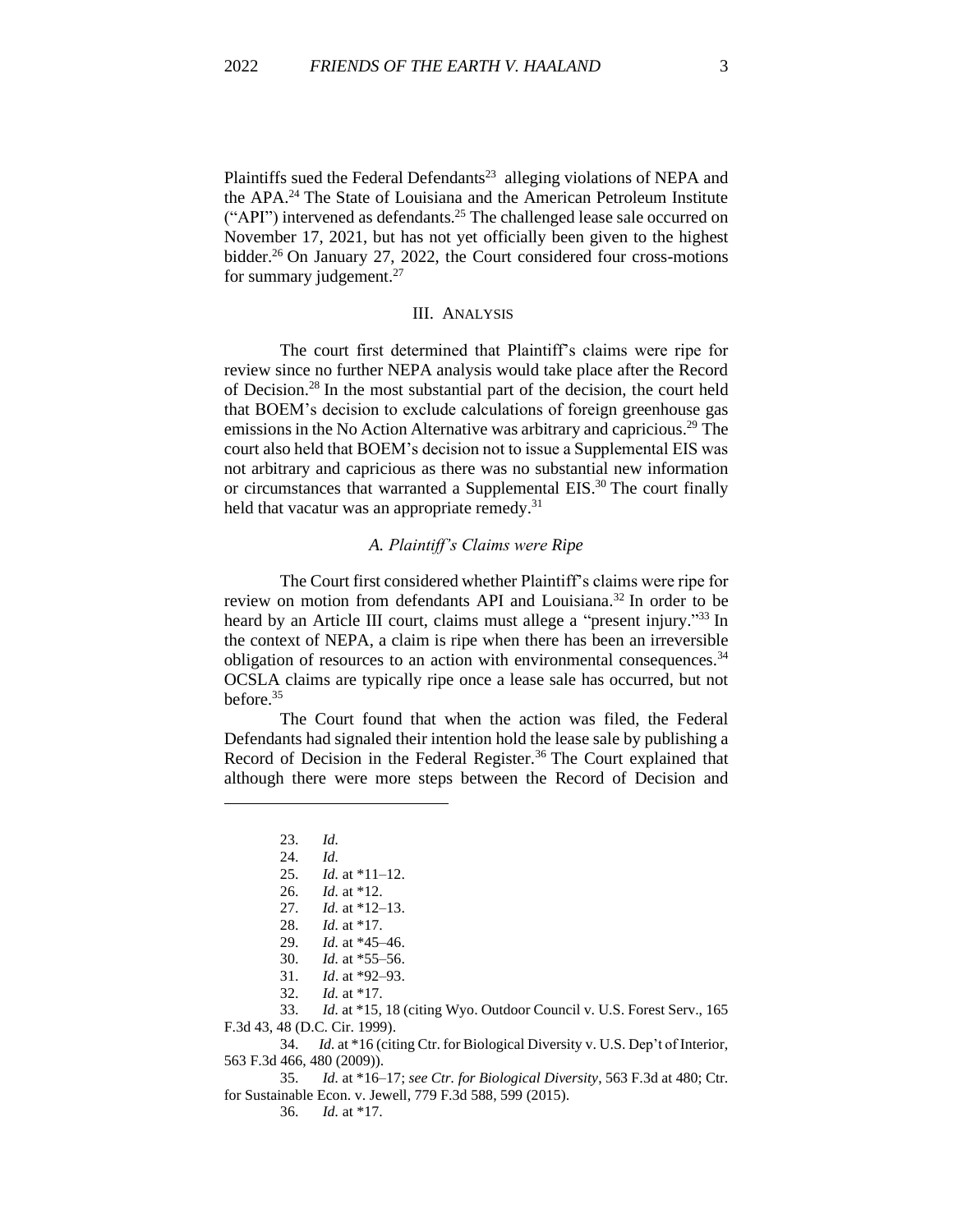issuance of leases, none of the steps past the publishing required further NEPA analysis.<sup>37</sup> Further, BOEM's discretion is limited past this stage, there would have to be compensation provided if the lease was canceled, and ancillary activity can begin immediately.<sup>38</sup> Thus, the court determined the awarding of the lease represented an irreversible commitment of resources for an action with environmental consequences, making the case ripe.<sup>39</sup>

# *B. BOEM's Exclusion of Foreign Greenhouse Gas Emissions was Arbitrary and Capricious*

After the court determined the case was ripe, it turned to whether BOEM's exclusion of foreign greenhouse gas emissions from its NEPA analysis was arbitrary and capricious. <sup>40</sup> Although it does not bind the agency to any course of action, NEPA analysis requires agencies to take a "hard look" at the environmental consequences of an action and ensures transparency. <sup>41</sup> An agency action may be set aside by a court if it is "arbitrary, capricious, an abuse of discretion, or otherwise not in accordance with law." <sup>42</sup> An action is determined to be arbitrary or capricious if the "agency has relied on factors which Congress has not intended it to consider, entirely failed to consider an important aspect of the problem, offered an explanation for its decision that runs counter to the evidence. . .or is so implausible that it could not be ascribed to a difference in view."<sup>43</sup> When applying this standard of review to NEPA, the agency's assessment should be considered satisfactory unless the deficiencies are important enough to "undermine informed public comment and informed decision-making."<sup>44</sup> Leases subject to OCSLA are still subject to NEPA before the lease sale stage and OCSLA review does not lessen or replace NEPA analysis.<sup>45</sup>

In the programmatic EIS, BOEM analyzed likely emissions under the proposed program and if no leasing took place.<sup>46</sup> Using a market simulation model called MarketSim to estimate downstream emissions, BOEM concluded that emissions would be slightly higher if no leasing took place.<sup>47</sup> Although the MarketSim model did identify a substantial

39. *Id.* at \*28–29.

42. *Id.* at \*14 (quoting 5 U.S.C. § 706(2) (2022)) (internal quotation marks omitted).

43. *Id*. (quoting Motor Vehicle Ass'n v. State Farm Mut. Auto. Ins., 463 U.S. 29, 43 (1983)) (internal quotation marks omitted).

44. *Id.* at \*15 (quoting Sierra Club v. FERC, 867 F.3d 1357, 1368 (D. C. Cir. 2017)) (internal quotation marks omitted).

<sup>37.</sup> *Id.*

<sup>38.</sup> *Id.* at \*28.

<sup>40.</sup> *Id.* at \*29.

<sup>41.</sup> *Id.* at \*6.

<sup>45.</sup> *Id.* at \*7.

<sup>46.</sup> *Id.* at \*29–30.

<sup>47.</sup> *Id.* at \*30–31.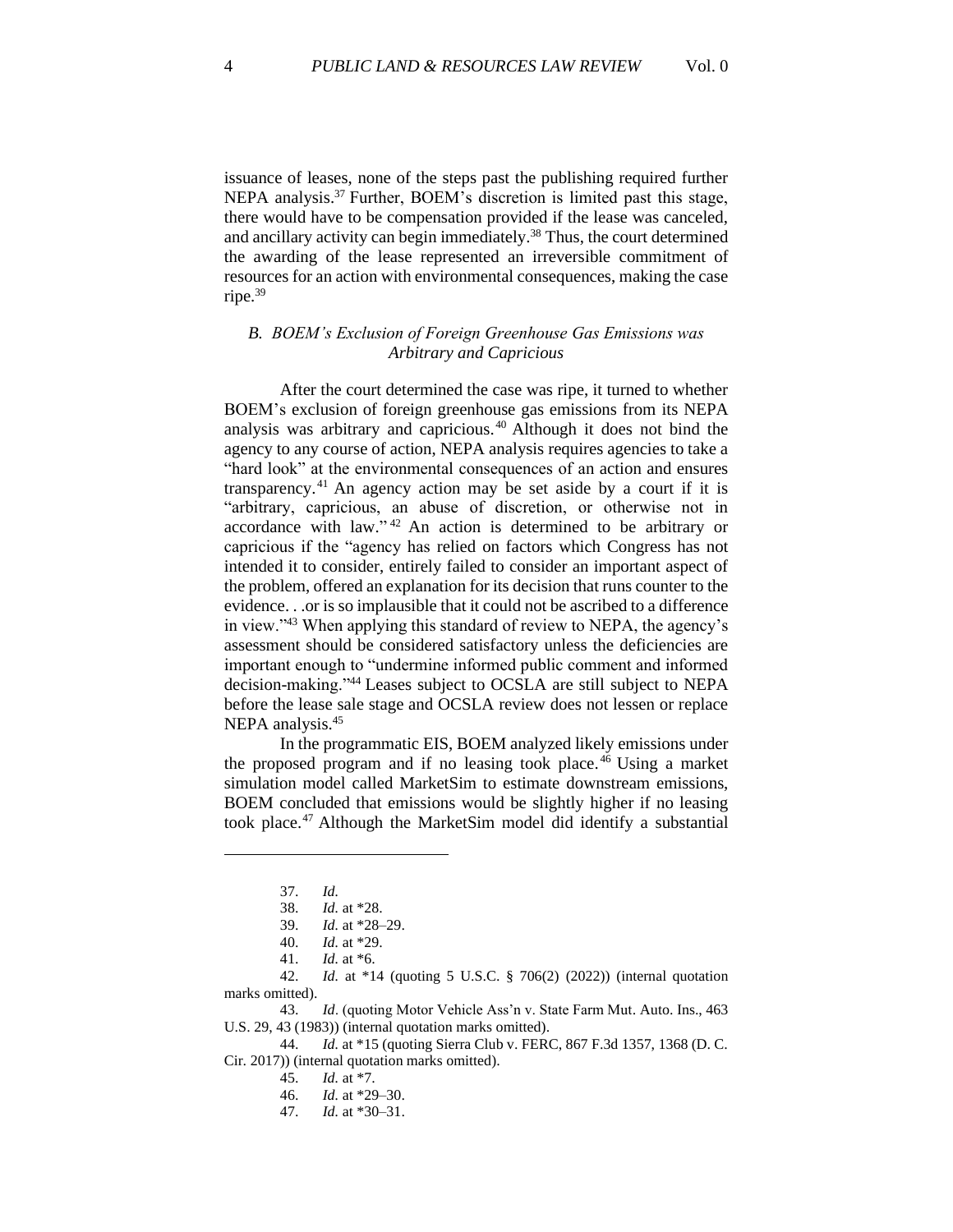decrease in foreign oil consumption if no leasing took place, this was excluded from the final emissions analysis.<sup>48</sup>

In determining whether this exclusion was arbitrary and capricious, the Court found analysis from the Ninth Circuit and District Court for the District of Alaska compelling.<sup>49</sup> Both cases evaluated the MarketSim Model and the same assumption of excluding foreign consumption. <sup>50</sup> In *Biological Diversity*, the Ninth Circuit found the exclusion to be arbitrary and capricious, holding a qualitative estimate or a more thorough explanation for why an estimate could not be done was needed. <sup>51</sup> In *Sovereign Inupiat*, the District Court for Alaska arrived at a similar conclusion even though there was a longer explanation for the exclusion, with the court reasoning that the agency did not describe the research used to arrive at that conclusion or address other studies in the agency record.<sup>52</sup>

Here, the court determined the exclusion of foreign emissions was arbitrary and capricious, even when granting substantial deference to the agency, since the decision was about scientific data within its technical expertise.<sup>53</sup> First, the court addressed whether considering the downstream effects of emissions from consumption was too speculative.<sup>54</sup> The court distinguished this from other cases revolving around oil spill risk since reduction in foreign consumption can be calculated just as easily at the lease stage as at the development stage.<sup>55</sup>

The court then distinguished the current case from *Sierra Club v. U.S. Department of Energy*, <sup>56</sup> where the agency did not have to consider the potential for liquified natural gas to compete with renewables in calculating foreign emissions. <sup>57</sup> Whereas in *Sierra Club*, the resulting calculation was likely to be too speculative to inform decision-making, here, the court reasoned a more complete consideration of emissions would have been no more speculative than the current calculation and could have significantly affected decision-making.<sup>58</sup>

The court then pointed out BOEM's assertion that it could not have accurately estimated foreign emission was undermined by evidence in the record that BOEM modeled a decrease and had the ability to convert

Dist. LEXIS at \*10–11).

<sup>48.</sup> *Id.* at \*32.

<sup>49.</sup> *Id.* at 32–34; Ctr. for Biological Diversity v. Bernhardt, 982 F.3d 723 (9th Cir. 2020); Sovereign Inupiat for a Living Arctic v. Bureau of Land Mgmt., No. 3:20-cv-00290, 2021 U.S. Dist. LEXIS 155471 (D. Alaska Aug. 18, 2021)).

<sup>50.</sup> *Friends of the Earth*, 2022 U.S. Dist. LEXIS at \*32.

<sup>51.</sup> *Id.* at \*33 (citing *Ctr. for Biological Diversity*, 982 F.3d at 740).

<sup>52.</sup> *Id.* at \*33–34 (citing *Sovereign Inupiat for a Living Arctic*, 2021 U.S.

<sup>53.</sup> *Id.* at \*76, 35.

<sup>54.</sup> *Id.* at \*36.

<sup>55.</sup> *Id.* at \*36–37.

<sup>56.</sup> 867 F.3d 189 (D.C. Cir. 2017).

<sup>57.</sup> *Friends of the Earth*, 2022 U.S. Dist. LEXIS at \*37–38.

<sup>58.</sup> *Id.* at \*38–39.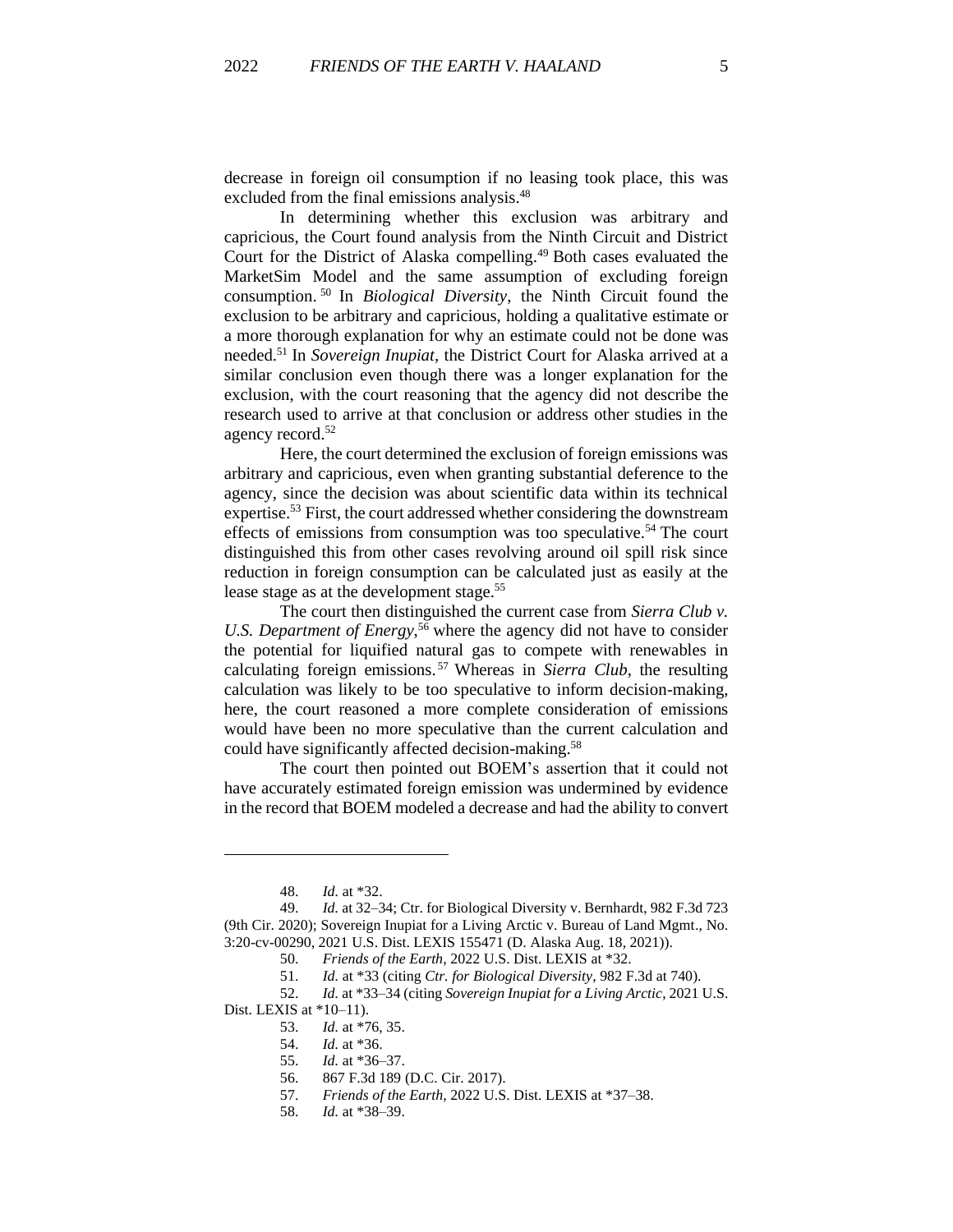that decreased consumption into decreased emissions.<sup>59</sup> The Wolvovsky and Anderson Report in the agency record showed a reduction in foreign oil consumption of millions of barrels of oil.<sup>60</sup> The record also included papers from the Stockholm Environment Institute that emphasized a likely decrease in foreign oil consumption and provided a formula to convert barrels of oil into greenhouse gas emissions.<sup>61</sup> The court emphasized when there is missing or incomplete information, an agency must do more than simply acknowledge it.<sup>62</sup> The agency must also explain the information's relevance and summarize the existing credible scientific evidence that is available.<sup>63</sup> The court concluded that BOEM's decision to exclude foreign emission and the reasoning for doing so was arbitrary and capricious.<sup>64</sup> BOEM should have given the best available qualitative analysis or explained in detail why it could not.<sup>65</sup>

## *C. BOEM's Decision not to Prepare a Supplemental EIS was not Arbitrary and Capricious*

After holding that the exclusion of foreign emissions was arbitrary and capricious, the court addressed whether BOEM should have prepared a Supplemental EIS before Lease Sale 257.<sup>66</sup> A Supplemental EIS should be prepared when "there are significant new circumstances or information relevant to environmental concerns and bearing on the proposed actions or its impacts."<sup>67</sup> The court addressed Plaintiff's concerns regarding new climate change science, an accountability report on the agency responsible for pipeline safety, potential change in depth of drilling, effects of drilling on the Rice Whale, hazards with fracking, and BOEM's consideration of the site for offshore wind.<sup>68</sup> The court determined that the new information presented by the Plaintiffs was not enough to show that Sale 257 would affect the environment significantly more than already considered in the Programmatic EIS and 2018 Supplemental EIS.<sup>69</sup> Therefore, an additional Supplemental EIS was not necessary for Lease Sale 257.<sup>70</sup>

65. *Id.*

<sup>59.</sup> *Id.* at \*41–42.

<sup>60</sup>*. Id.* at \*41.

<sup>61.</sup> *Id.* at \*42.

<sup>62.</sup> *Id.* at \*43–44 (citing 40 C.F.R. § 1502.22 (2022)).

<sup>63.</sup> *Id.*

<sup>64.</sup> *Id.* at \*45–46.

<sup>66.</sup> *Id.* at \*54–55.

<sup>67.</sup> *Id.* at \*55 (quoting 40 C.F.R. § 1502.9(c)(1)(ii)) (internal quotation marks omitted).

<sup>68.</sup> *Id.* at \*55–76 (explaining why each topic did not meet the standard necessary to require a Supplemental EIS).

<sup>69.</sup> *Id.* at \*56.

<sup>70.</sup> *Id.*